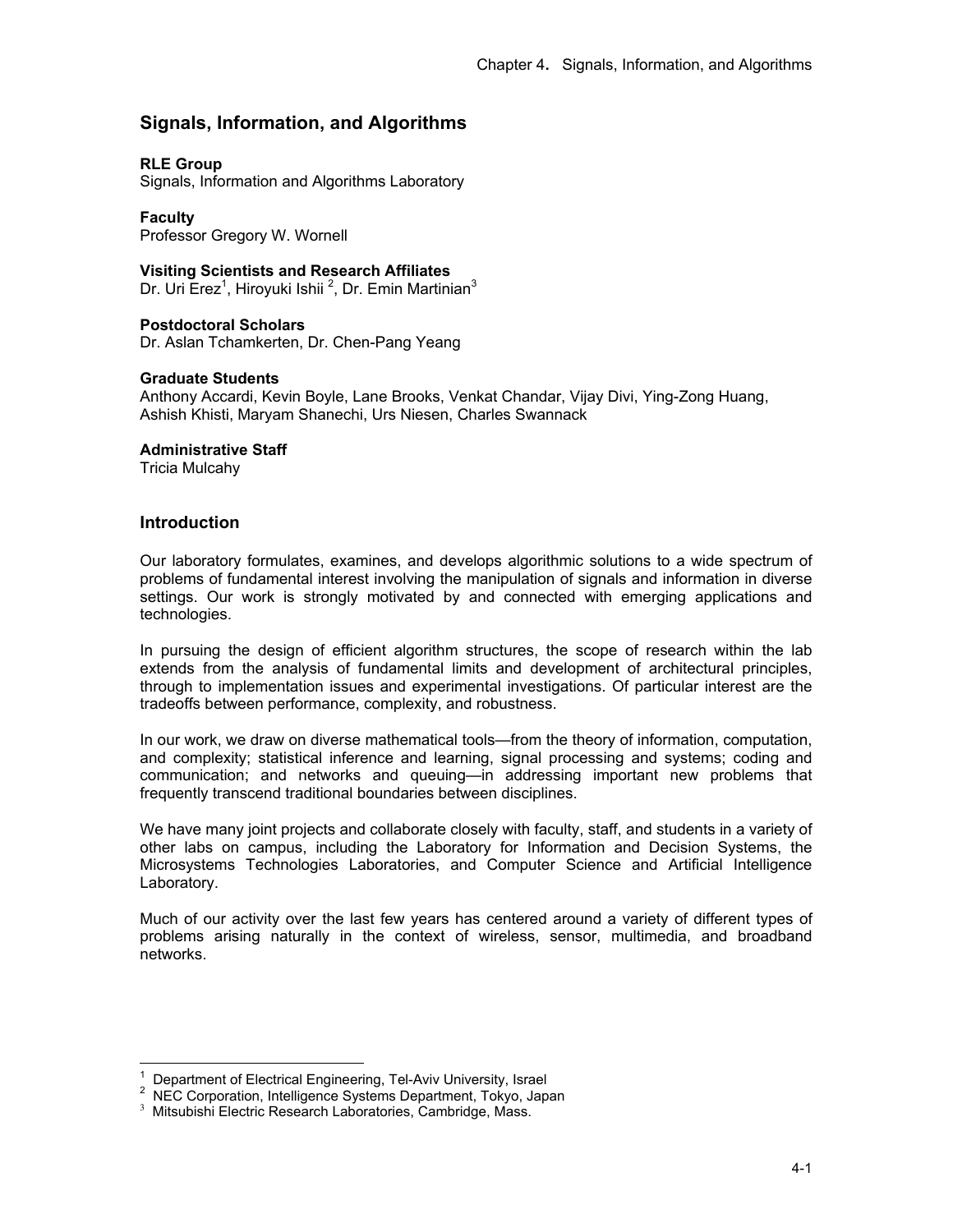Some topics of current interest include:

- cross-layer design techniques and architectural considerations for resource-efficient wireless networks
- coding for multiple-element antenna arrays in wireless networks, and interactions with other layers; advanced antenna designs
- new classes of source and channel codes, and decoding algorithms, particularly for new applications
- diversity techniques and interference suppression and management algorithms for wireless networks
- distributed algorithms and robust architectures for wireless networks, especially ad-hoc networks and sensor networks
- algorithms and fundamental limits for multimedia security problems, including digital watermarking, encryption, and authentication of multimedia content
- algorithms and architectures for multimedia and streaming media networks
- algorithmic and coding techniques for generating reliable advanced systems from aggressively scaled devices, circuits, and microsystems.
- information-theoretic and algorithmic aspects of learning, inference, and perception; universal algorithms
- information-theoretic and signal processing aspects of neuroscience, and computational and systems biology

# **Projects**

# **1. A 77 GHz System for Millimeter-Wave Active Imaging**

# **Sponsors**

FCRP Center for Circuits, Systems and Solutions, Contract No. 2003-CT-888 MIT Lincoln Laboratory

# **Project Staff**

Anthony Accardi, J. Chu, K. Nguyen, J. Powell, H. Kim\*, Professor Gregory Wornell, Professor Harry Lee, and Professor Charles Sodini

\* MIT Lincoln Laboratory

Due to advances in silicon and digital processing technology, low-cost millimeter-wave (MMW) imaging solutions with high antenna array density are now viable. While millimeter resolution or better is desirable for many applications, this wavelength is large enough to avoid scattering by tiny interfering particles. Furthermore, a large bandwidth can be supported at this high carrier frequency. MMW technology is therefore well suited for applications such as automotive collision avoidance and concealed weapons detection.

By superimposing the signals recorded at antennas configured in an array, the imaging receiver can be focused on a portion of the scene corresponding to a particular pixel. This process, called beamforming, makes use of constructive interference at the carrier frequency, and allows the receiver to be "electronically steered" without any moving parts. However, very low phase noise is required for fine resolution at long range.

Traditionally, beamformers at such high frequencies are fabricated using custom analog technology to ensure precise phase control. Our system performs digital beamforming, allowing for low-cost, large-scale production and low power consumption. We address the phase noise by oversampling, averaging, and employing feedback. That is, we correct for phase noise introduced in the analog and data conversion circuitry in the digital domain, thereby driving research with high data rate, low phase noise, and low power consumption requirements.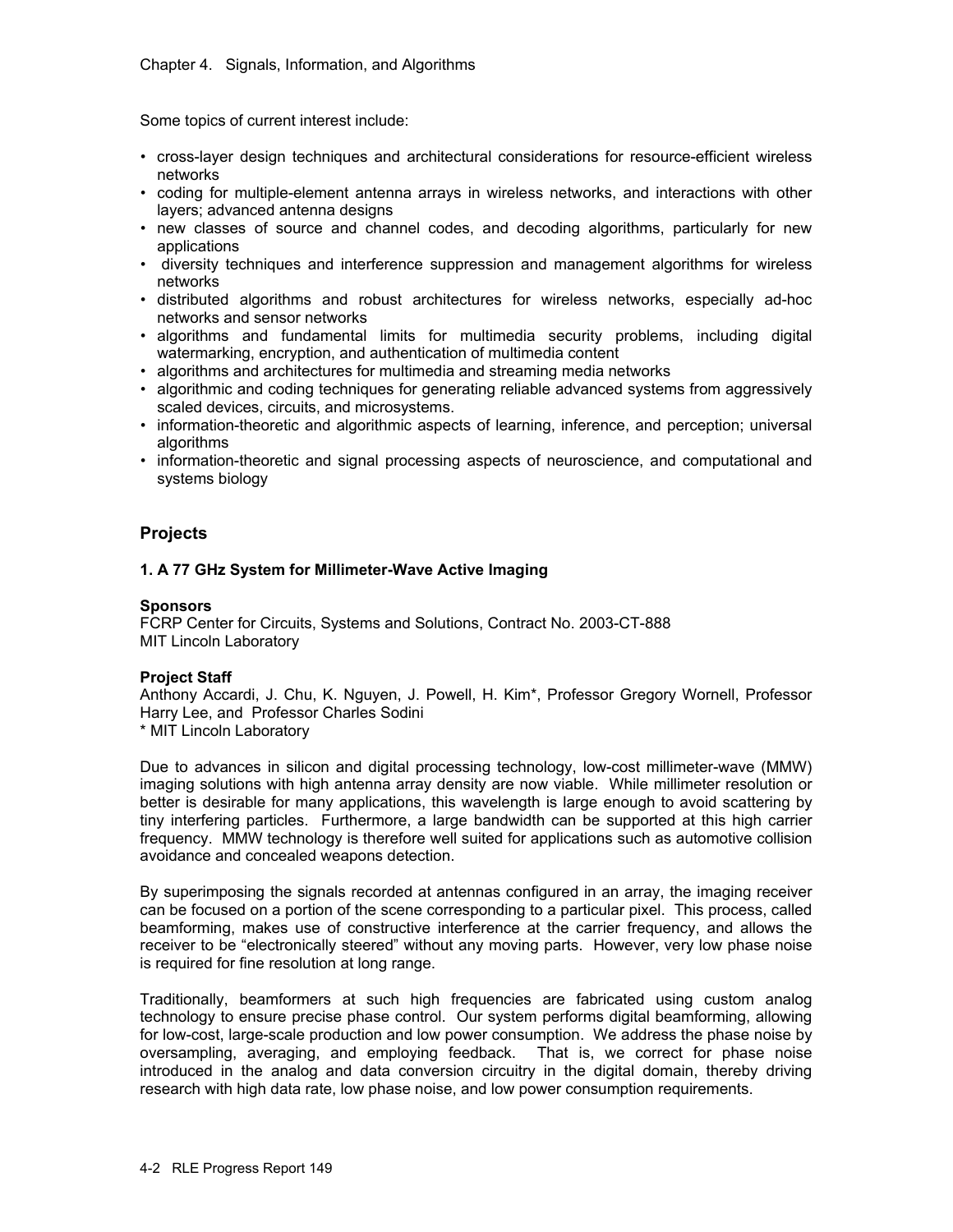Figure 1 illustrates the system, and indicates the components we plan to fabricate. Our goal is to justify the system architecture and establish a proof of concept by implementing the most challenging components.



**Figure 1:** A functional block diagram indicating the key components in the active imaging system. These components are part of the Per-Antenna Processor (PAP), which is replicated for each node in the array.

# **2. Rateless Codes for the Additive White Gaussian Noise Channel**

#### **Sponsors**

Draper Laboratory

#### **Project Staff**

Kevin Boyle, Professor Gregory Wornell, Dr. Chris Yu\*, and Dr. Phil Lin\* \*Draper Laboratory

Rateless codes are codes where the rate is not fixed *a priori* at the transmitter. Rather, the rate of the code automatically adapts to the quality of the channel, providing a robust and efficient method of transmitting information. Recently, several rateless codes have been developed that are capacityapproaching on the additive white Gaussian noise (AWGN) channel. The capacity-approaching behavior was shown from an information theoretic perspective.

Much of this work is focused on further analyzing those codes under practical constraints. Specifically, the rateless codes that were recently developed depend on the use of a good low-rate AWGN channel code as a building block. In the information theoretic analysis, it was assumed that a perfectly capacityachieving AWGN code is used as a building block. In contrast, we analyze the performance of the rateless codes when an imperfect low-rate AWGN code is used as the building block. In addition to incorporating this practical constraint into our analysis, we simulate the rateless codes. Throughout our work, we compare these rateless codes to other forms of rateless codes, including hybrid automatic repeat request (HARQ).

Finally, we examine several extensions of these rateless codes including the creation of a code with both rateless and unequal error protection properties.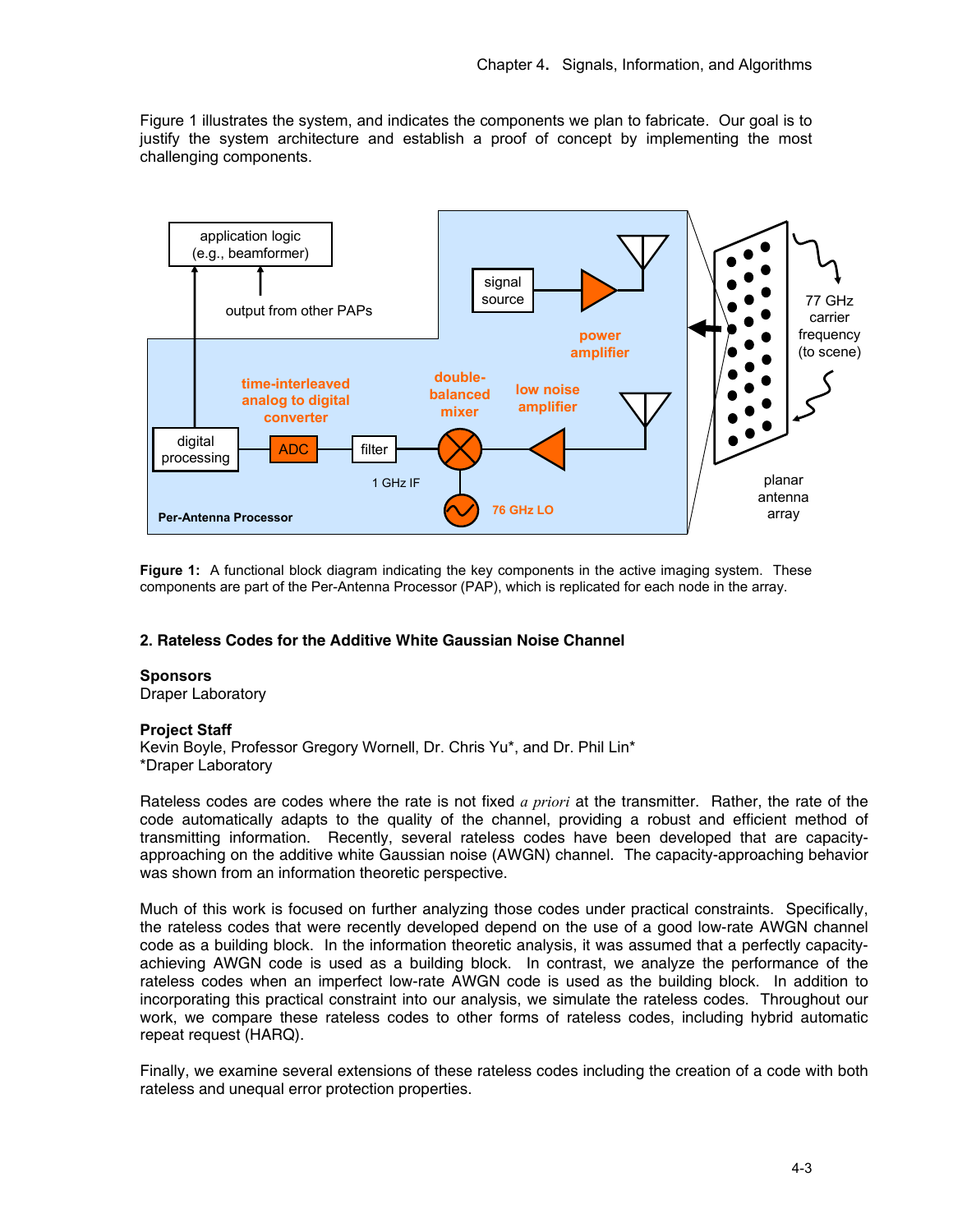# **3. Zero-Crossing Based Circuits for Analog Circuit Design in Scaled CMOS Technologies**

### **Sponsors**

NDSEG Fellowship CICS (Center of Integrated Circuits and Systems)

### **Project Staff**

Lane Brooks, Professor Harry Lee, and Professor Gregory W. Wornell

A new method of switched capacitor circuit design called comparator-based switched-capacitor circuit (CBSC) design methodology was recently introduced that replaces op-amps with comparators. Theoretically CBSC offers more than an order of magnitude improvement in Figure of Merit (FOM) over traditional op-amp based pipelined ADCs. This means, for example, that for the same speed and resolution, a CBSC ADC can operate with more than an order of magnitude lower power consumption. The FOM advantages of CBSC come from reduced bandwidth requirements, reduced device count, reduced complexity, increased voltage range, and increased power efficient biasing.

The comparator input in a CBSC implementation is a constant slope voltage ramp, and so the comparator performs a zero-crossing detection. This work generalizes CBSC by replacing the general purpose comparator of CBSC circuits with a zero-crossing detector to realize new architecture called Zero-Crossing Based Circuits (ZCBC). Power efficiency savings can be realized by not using a general purpose comparator. The zero crossing detector used in our implementation of a 1.5bit/stage, 8 bit, 200MS/s ZCBC pipelined ADC draws no static current and is fast, simple, and amenable to scaling. Further innovations of this implementation include current source splitting for improved linearity and bit decision flip-flops for improved speed. The corresponding FOM for this implementation is 510 fJ/step at 200MS/s. This demonstrates best-inclass performance in terms of power-efficiency amongst other published ADCs in its class. A second chip is in fabrication that seeks further improvements in resolution and power efficiency.

# **4. Iterative Algorithms For Lossy Source Coding**

#### **Sponsors**

NSF Graduate Fellowship NSF Grant No. CCF-0515109

#### **Project Staff**

Venkat Chandar, Dr. Emin Martinian, and Professor Gregory W. Wornell

For many types of data encountered in the real world, including audio and video signals, it is known that if the signal is distorted the perceived quality may still be good. For example, if the high frequency components of an image are distorted, the image looks almost the same to the human eye. Lossy source coding attempts to answer the question of how much compression is possible when the compression algorithm is allowed to introduce a certain amount of distortion. In this framework, the decompressed signal must be close to the original signal with respect to some distortion measure. Our research focuses on developing efficient algorithms that come close to the information-theoretic limits on lossy source coding for some simple source and distortion models. Our goal is to use the insights gained from designing algorithms for simple models to develop algorithms for more general models that capture the behavior of real-world data.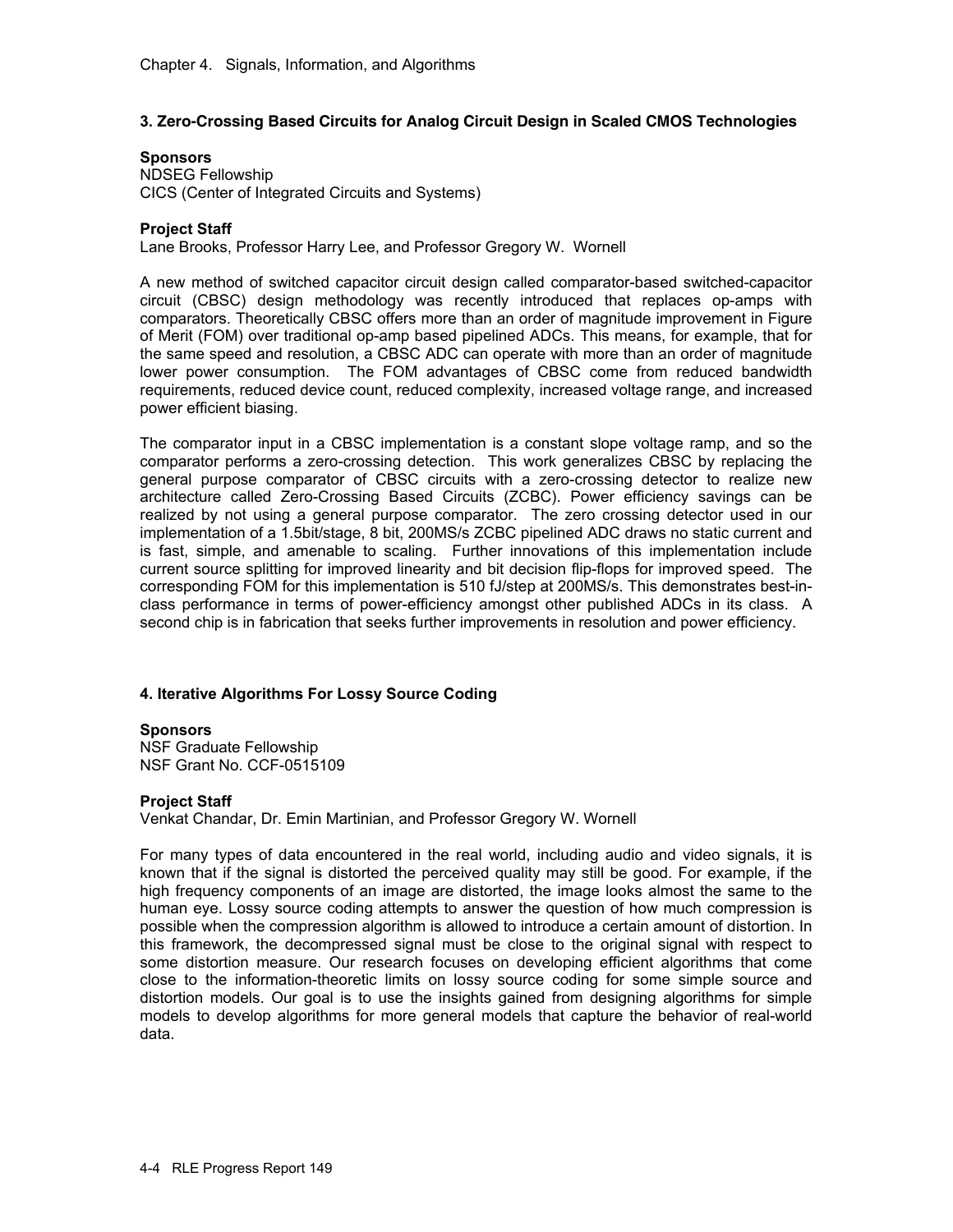# **5. Time-Skew Estimation and Signal Recovery in Time-Interleaved Analog-to-Digital Converters**

### **Sponsors**

MIT Lincoln Laboratory

# **Project Staff**

Vijay Divi and Professor Gregory W. Wornell

The performance of time-interleaved analog-to-digital converters is often significantly degraded by timing mismatch errors. We examine low-complexity methods for performing blind calibration of such converters. In particular, we develop methods for estimating the unknown time-skew parameters and for performing signal reconstruction from these estimates. Calibration methods are presented for both a deterministic input model and a random input model. The performance and complexity of the proposed algorithms makes them attractive solutions for calibration.

# **6. Reliable and Secure Delivery of Streaming Media**

#### **Sponsors**

NSF Graduate Research Fellowship NSF Grant No. CCF-0515109 MIT/HP Alliance

#### **Project Staff**

Ying-zong Huang, Dr. Emin Martinian, and Professor Gregory W. Wornell

The central problems of this research is motivated by some of the most pressing problems faced by the designers of streaming media systems in today's applications. Two issues that arise are reliable delivery in the face of unpredictable losses in the network and securing content during distribution.

In the first problem, systems that are compatible with existing clients are preferred. Thus, we developed a scheme that maximizes the expected received media quality by jointly selecting the data to retain and the amount of error protection to use, without resorting to re-packetization. This architecture ensures a straightforward implementation leveraging existing media delivery system components. Significant gains are shown in experiments on real video content coded with the H.264/MPEG-4 AVC standard.

In the second problem, which is the subject of ongoing research, we apply source-coding methods to develop a novel scheme where the media content remains secured through a larger part of the processing pipeline than is possible in existing systems.

# **7. Adaptive Alternating Minimization Algorithms**

#### **Sponsors**

NSF Grant No. CCF-0635191

# **Project Staff**

Urs Niesen, Professor Devavrat Shah, and Professor Gregory W. Wornell

The classical alternating minimization (or projection) algorithm has been successful in the context of solving optimization problems over two variables or equivalently of finding a point in the intersection of two sets. The iterative nature and simplicity of the algorithm has led to its application to many areas such as signal processing, information theory, control, and finance.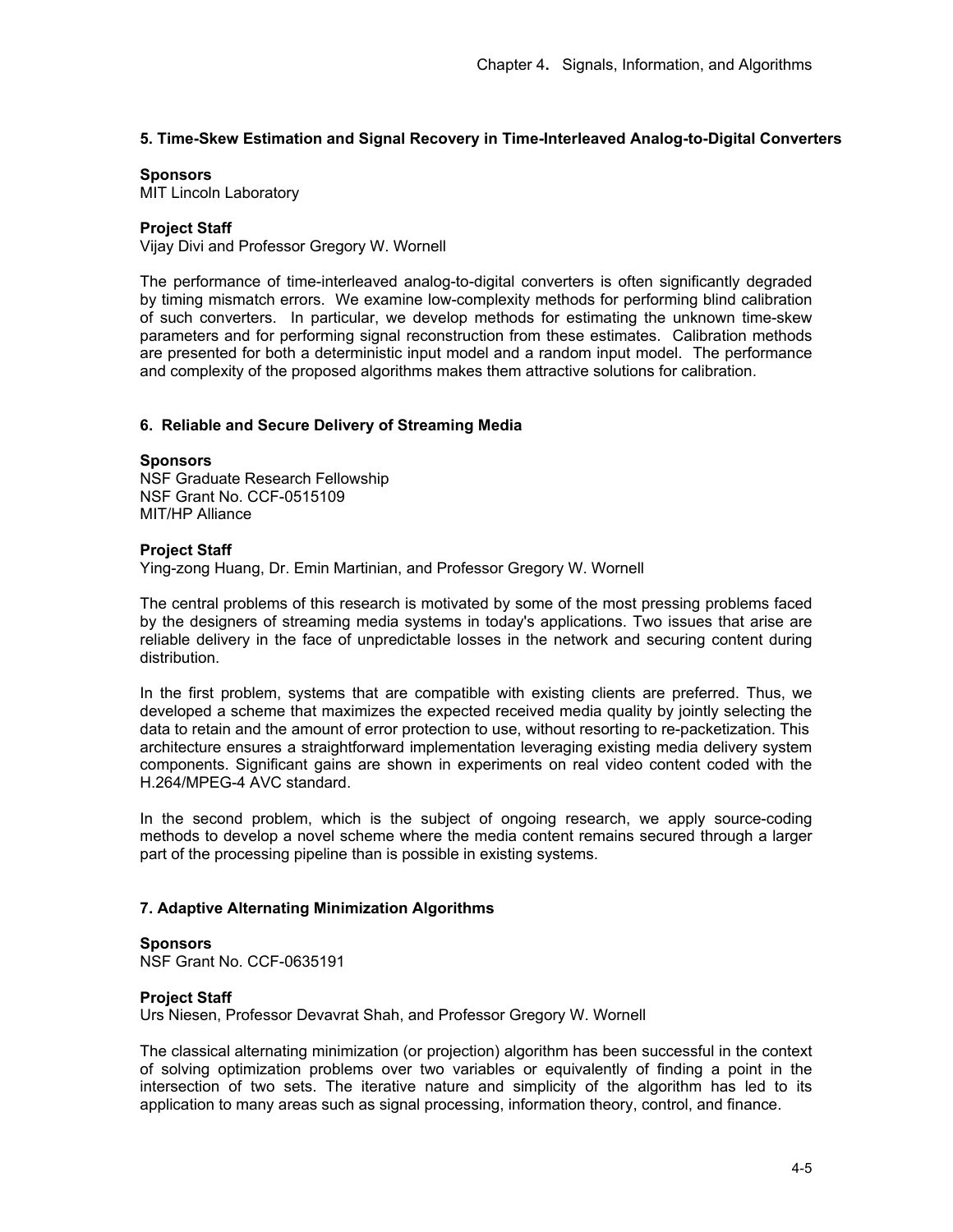A general set of sufficient conditions for the convergence and correctness of the algorithm are quite well known when the underlying problem parameters are fixed. In many practical situations, however, the underlying problem parameters are changing over time, and the use of an adaptive algorithm is more appropriate. In this paper, we study such an adaptive version of the alternating minimization algorithm. As a main result of this paper, we provide a general set of sufficient conditions for the convergence and correctness of the adaptive algorithm. Perhaps surprisingly, these conditions seem to be the minimal ones one would expect in such an adaptive setting. Our result is a generalization of the work by Csiszar and Tusnady on alternating minimization procedures. We present applications of our results to adaptive decomposition of mixtures, adaptive log-optimal portfolio selection, and adaptive filter design.

# **8. Universal and Rateless Codes for Parallel Gaussian Channels**

### **Sponsors**

NSF Grant No. CCF-0515122 Hewlett Packard under the HP/MIT Alliance

### **Project Staff**

Maryam Modir Shanechi, Dr. Uri Erez, and Professor Gregory W. Wornell

Many communication channels, such as time-invariant frequency-selective channels or timevarying fading channels, can be modeled and analyzed as parallel Gaussian channels. Design of practical universal codes for parallel Gaussian channels with unknown channel state at the transmitter and with channel state information at the receiver is of great interest because of their great modeling power in many practical communication systems. In this work, we design low complexity universal and rateless codes for parallel Gaussian channels. We study the universality both in terms of the uncertainty in the relative quality of the sub-channels for a fixed maximum rate and in terms of the uncertainty of the overall maximum achievable rate. In our architectures, we will convert the parallel Gaussian channel into a set of scalar Gaussian channels and use low complexity "good" base codes designed for the corresponding scalar channel in the coding schemes.

One scheme developed is a universal layered code with deterministic dithers. A minimum mean squared error receiver combined with successive interference cancellation (MMSE-SIC) is used for decoding. An alternative universal code developed, which is also extended to be rateless, is a sub-block structured code symmetric with respect to all layers. Two decoder structures are considered for this coding scheme, the MMSE-SIC, and a maximal ratio combining (MRC) receiver along with successive cancellation and the performance of each decoder is analyzed. Moreover, a scheme that involves an application of the faster than Nyquist signaling is also developed and analyzed. The efficiency performances of all these schemes and the effects of different design parameters on this performance and the tradeoffs involved are studied in detail.

# **9. Tracking Stopping Times**

#### **Sponsors**

NSF Grant No. CCF-0515122 University R&D Grant from Draper Laboratory

#### **Project Staff**

Urs Niesen, Aslan Tchamkerten, and Professor Gregory W. Wornell

We consider a generalization of the change-point problem, a well-known quickest detection problem in quality control. This generalization leads to interesting applications in prediction,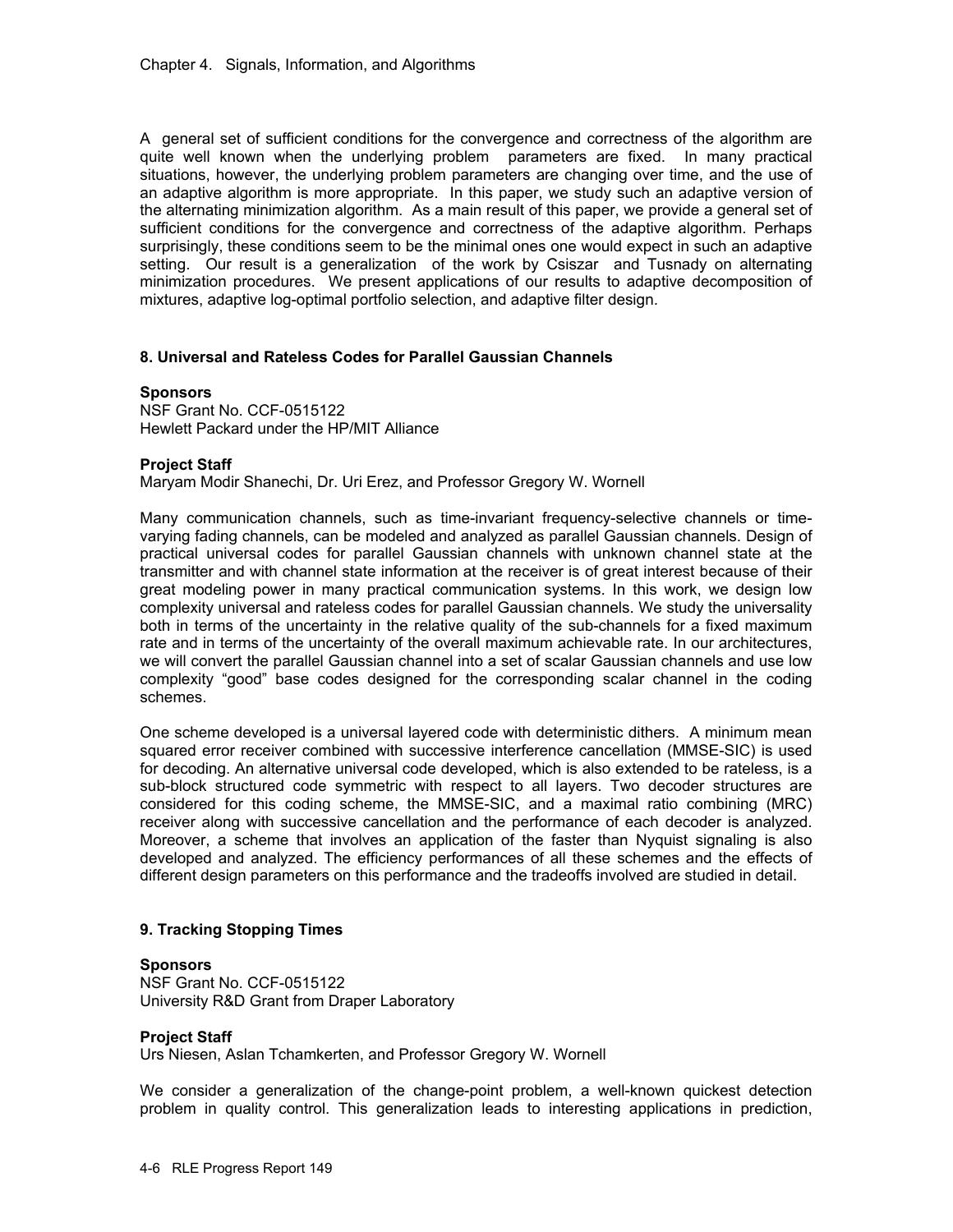monitoring, and communication.

Let  $\{(X_i, Y_i)\}_{i\geq 1}$  be a sequence of pairs of random variables, and let S be a stopping time with respect to  $\{(X_i,Y_i)\}_{i\geq 1}$ . We consider the problem of finding a stopping time T with respect to  ${Y_i}_{i \geq 1}$  that optimally tracks S, in the sense that T minimizes the average reaction time  $E(T-S)^+$ , while keeps the false-alarm probability  $P(T below a given threshold$  $\alpha \in [0,1]$ .

Here the  $(X_i, Y_i)$ 's take values in the same finite alphabet and S in bounded. By using elementary methods based on the analysis of the tree structure of stopping times, we first exhibit an algorithm that computes the optimal expected reaction times for all  $\alpha \in [0,1]$  and constructs the associated optimal stopping times T. Second, we provide a sufficient condition on  $\{(X_i, Y_i)\}_{i \geq 1}$  and S under which the algorithm running time is polynomial in the bound of S. Finally we illustrate this condition with two examples: a Bayesian change-point problem and a pure tracking stopping time problem.

# **10. Broadcasting Secret Keys Over Fading Channels**

### **Sponsors**

NSF Grant No. CCF-0515109

### **Project Staff**

Ashish Khisti, Dr. Aslan Tchamkerten, and Professor Gregory W. Wornell

Most cryptographic protocols assume that the intended terminals share a common key which is either distributed offline or updated via a secure channel. In certain applications (e.g., Pay TV systems) there is a natural need for an online key distribution mechanism over public channels. For such systems one has to naturally consider protecting signals at the physical layer.

In this project we consider taking advantage of time variations due to fading in wireless channels to deliver secure content to intended recipients while keeping it secure from potential eavesdroppers.

Both fundamental limits and practical architectures for distributing a common message to a set of intended users are investigated. Our systems require that the intended users feed-back the channel quality to the sender over authenticated public channels. The sender uses this knowledge to adapt the power and transmission rate to match the channel conditions of these intended users. Our protocols are provably secure against potential eavesdroppers, subject to modeling assumptions.

# **11. Secure Transmission with Multiple Antennas**

#### **Sponsors**

NSF Grant No. CCF-NSF 0515109

# **Staff**

Ahish Khisti, and Professor Gregory W. Wornell

Multiple antennas are known to provide significant gains in system throughput for wireless communications. In this project we explore the role of multiple antennas for covert communications. Our current focus is on developing information theoretic limits on the secrecy rate when all the terminals have multiple antennas and conclusive results have been obtained in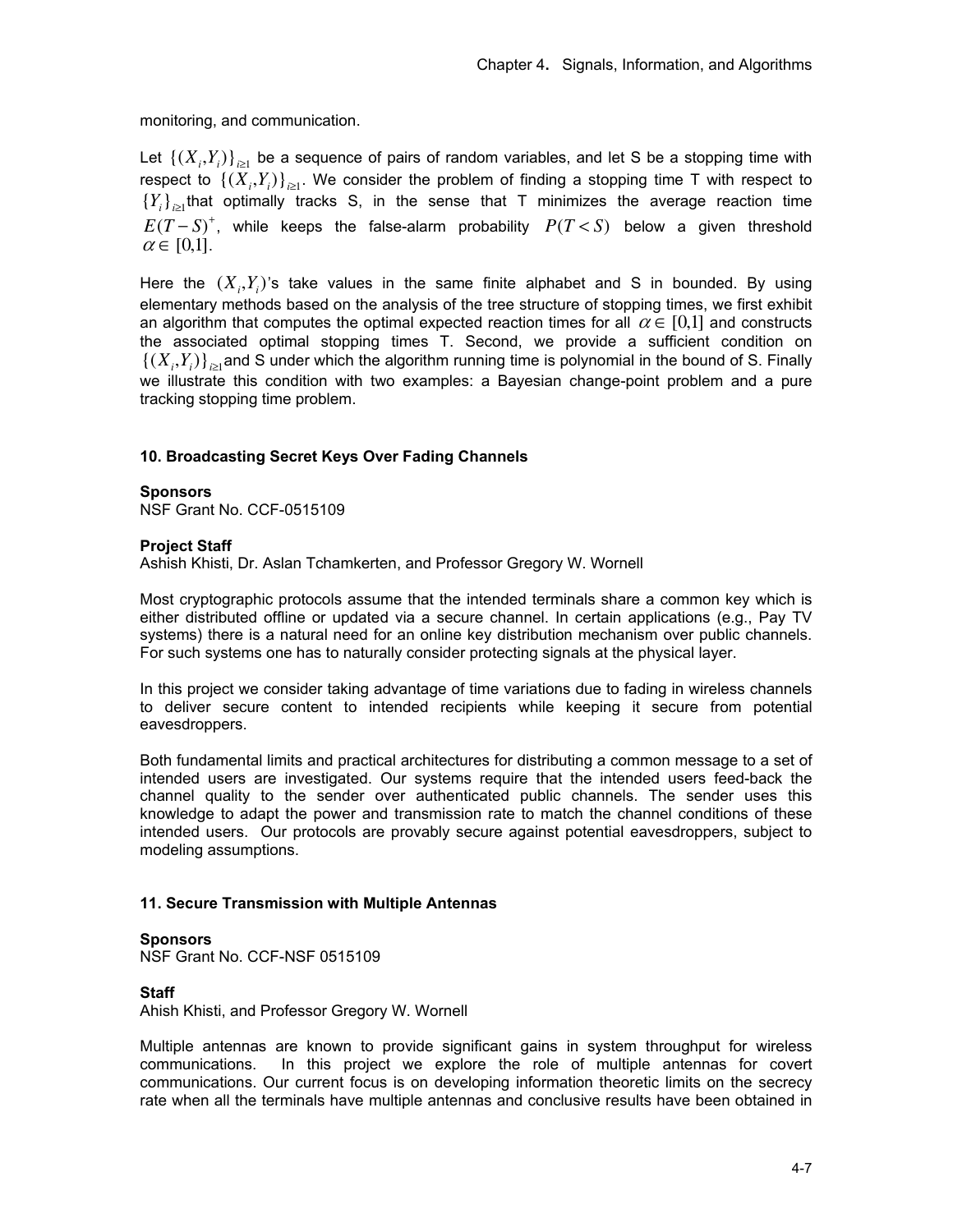certain special cases.

Our initial results are quite promising. Secret communication is possible even when the eavesdropper has a significantly better channel than that sender. For the Rayleigh fading environment, even when the intended receiver has only a single antenna, the eavesdropper must have at least twice the number of antennas compared to the sender for the secrecy capacity to be zero. Thus in applications where the sender can have sufficiently many antennas, the eavesdropper has to pay a significant penalty in terms of hardware complexity to correctly receive the message.

At a higher level, we note that in recent times many "channel aware" architectures have been developed to increase the throughput of wireless systems. Many of these have side benefit of secrecy at the physical layer. Our goal is to quantify such gains and understand the potential applications.

# **12. Asynchronous Communication**

### **Sponsors**

NSF Grant No. CCF-0515122 University IR&D Grant from Draper Laboratory

### **Project Staff**

Venkat Chandar, Ashish Khisti, Professor Gregory W. Wornell and Aslan Tchamkerten

It seems fair to say that in information theory the assumption of perfect synchronized communicating parties is ubiquitous and that the theory gives little insight on how to handle issues related to time uncertainty.

The basic question we address here is `how does a lack of synchronization between the transmitter and the receiver affect the range of achievable communication rates?'. To that aim we introduce a discrete time asynchronous channel model for point-to-point communication that can be seen as an extension of the detection and isolation problem setting in sequential analysis: the transmitter may start emitting information at any time within a certain interval that represents the level of asynchronism. The receiver must decode without knowing when transmission starts but being cognizant of the asynchronism level. Our main result is the characterization of the largest asynchronism level for which reliable communication can be achieved. Specifically we show that, among all coding schemes that operate at a strictly positive rate, the maximum achievable asynchronism level is (asymptotically)  $e^{aN}$  where N denotes the codeword length and where  $\alpha$ represents the `synchronization threshold' and admits a simple expression depending on the channel. The scheme we propose to reliably communicate under extreme asynchronism, perhaps somewhat surprisingly, performs detection of the codeword and isolation of the message jointly rather than separately as often in practice.

# **13. Efficient Scheduling and Feedback in MIMO Networks**

#### **Sponsors**

NSF Grant No. CCF-0635191

# **Project Staff**

Charles Swannack and Professor Gregory W. Wornell

There is growing interest in the development of efficient wireless broadcast systems for distributing independent data streams to different users over some geographical area. It is now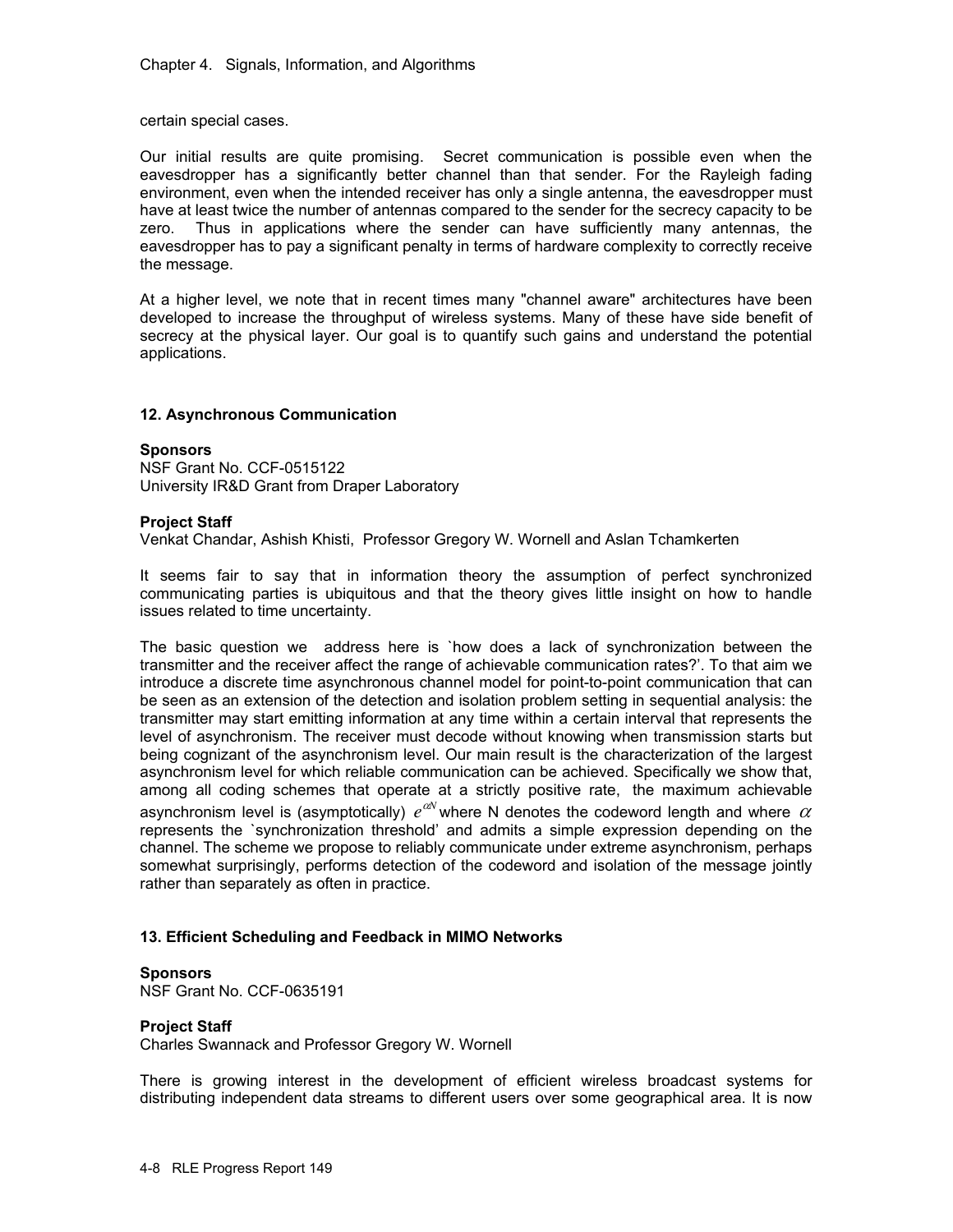widely appreciated that the use of a multiple-element antenna array at the transmitter can, in principle, greatly increase the capacity of such systems. When the number of users is no larger than the array size, the system design issues are rather well understood. Recent approaches to this scheduling problem have examined the scaling behavior of the multiple-antenna broadcast channel in the large user limit with perfect channel channel state information using various interference canceling multiplexers and complexity constraints We provide a simple architecture for scheduling over the Gaussian MIMO broadcast channel with quantized feedback.

# **Publications**

### **Journal Articles**

L. Brooks and H.S. Lee, "A zero-crossing based 8b, 200ms/s pipelined ADC," ISSCC Digest of Tech. Papers, pp. 460–461, Feb. 2007.

V. Divi and G.W. Wornell, "Blind Calibration of Timing Skew in Time-Interleaved Analog-to-Digital Converters" submitted to EURASIP Journal on Advances in Signal Processing

Y.Z. Huang, J. G. Apostopoulos, "Joint Packet Selection/Omission and FEC System for Streaming Video." IEEE ICASSP, Apr. 2007.

A. Khisti, A. Tchamkerten, and G. W. Wornell, "Secure Broadcasting", submitted for publication to *IEEE Trans. Inform. Theory* (Special Issue on Information Theoretic Security), Feb 2007.

U. Niesen, A. Tchamkerten, G. W. Wornell, "Tracking Stopping Times," *submitted to journal Mathematics of Operations Research.*

P.O. Vontobel and A. Ganesan, "On universally decodable matrices for space-time coding," Designs, Codes, and Cryptography, vol. 41, nr. 3, Dec. 2006, pp. 325-342.

U. Niesen, D. Shah, G. W. Wornell, "Adaptive Alternating Minimization Algorithms," submitted to *IEEE Transactions on Information Theory.* 

A. Khisti, U. Erez, A. Lapidoth, and G. W. Wornell, "Carbon Copying Onto Dirty Paper," *IEEE Trans. Inform. Theory*, vol. 53, no. 5, pp. 1814--1827, May 2007.

A. Khisti, U. Erez, and G. W. Wornell, "Fundamental Limits and Scaling Behavior of Cooperative Multicasting in Wireless Networks," *IEEE Trans. Inform. Theory*, vol. 52, no. 6, pp. 2762--2770, June 2006.

# **Conference Proceedings, Published**

V. Chandar, E. Martinian, and G. W. Wornell, "Information Embedding Codes on Graphs with Iterative Encoding and Decoding*,"* in *Proc. IEEE International Symposium on Information Theory (ISIT*), July 2006.

C. Swannack, G. W. Wornell, and E. Uysal-Biyikoglu, "MIMO broadcast scheduling with quantized channel state information," in *Proc. IEEE International Symposium on Information Theory (ISIT)*, July 2006.

A. Tchamkerten, A. Khisti, G. W. Wornell, "Information Theoretic Perspectives on Synchronization," in *Proc. IEEE International Symposium on Information Theory (ISIT*), July 2006

A. Khisti, E. Martinian, G. W. Wornell, "Information Embedding with Distortion Side Information,"